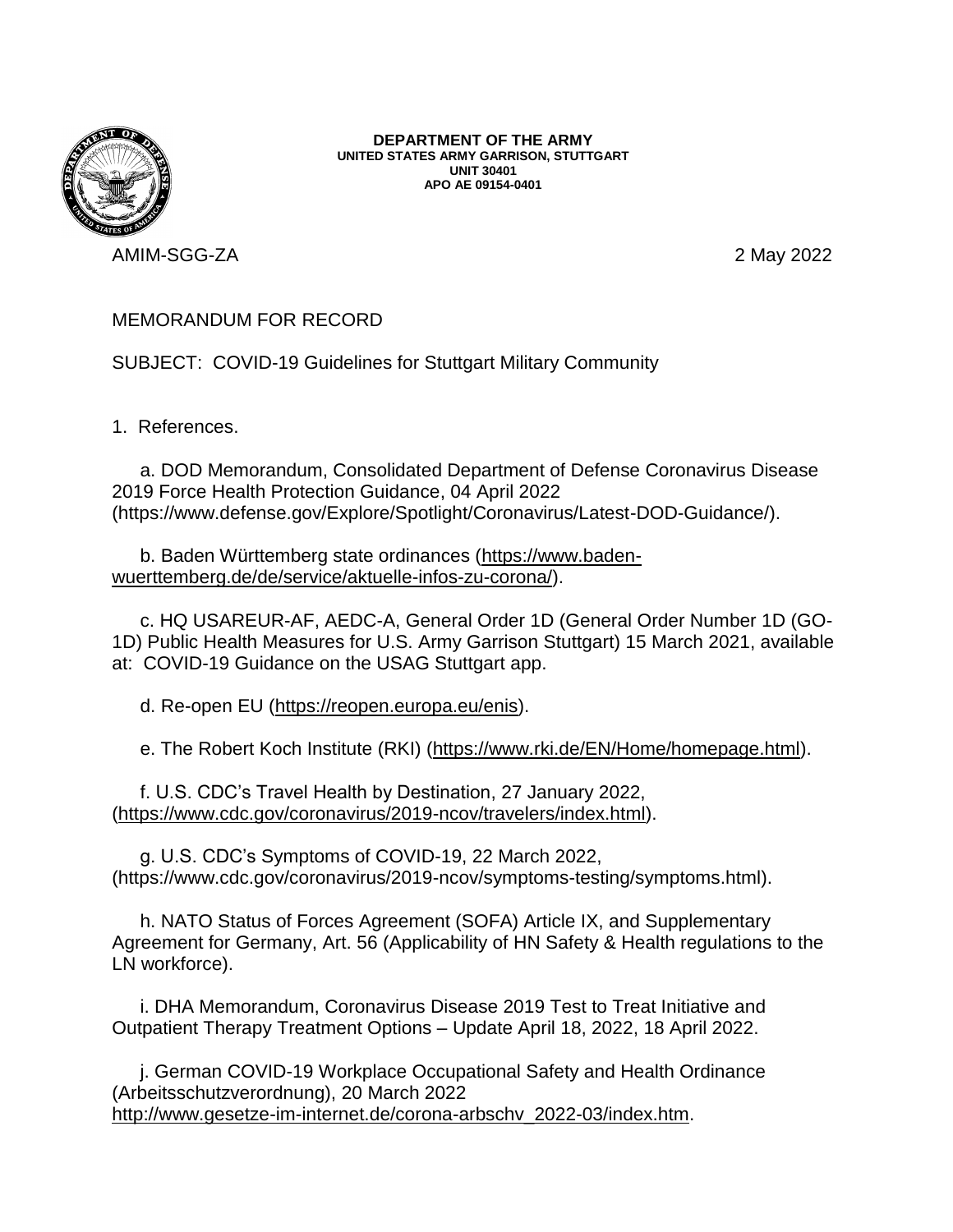AMIM-SGG-ZA SUBJECT: COVID-19 Guidelines for Stuttgart Military Community

k. German COVID-19 Workplace Occupational Safety and Health Technical Rule (Arbeitsschutzregel), 24 November 2021 [\(https://www.baua.de/DE/Angebote/Rechtstexte-und-Technische-Regeln/Regelwerk/AR-](https://www.baua.de/DE/Angebote/Rechtstexte-und-Technische-Regeln/Regelwerk/AR-CoV-2/pdf/AR-CoV-2.pdf?__blob=publicationFile&v=1)[CoV-2/pdf/AR-CoV-2.pdf?\\_\\_blob=publicationFile&v=1\)](https://www.baua.de/DE/Angebote/Rechtstexte-und-Technische-Regeln/Regelwerk/AR-CoV-2/pdf/AR-CoV-2.pdf?__blob=publicationFile&v=1).

l. USAREUR Memorandum, Highest Service Authority Guidance for Civilian Personnel on Essential COVID-19 Protection Measures, 30 September 2020.

m. USAREUR-AF Memorandum, COVID-19 Implementation Guidance Related to Travel and Meetings, 3 November 2021.

n. DOD Memorandum, Tools to Mitigate the Threat of the Omicron Variant of Coronavirus Disease 2019 in the Department of Defense, 30 DEC 21.

o. HQDA COVID-19 Relevant Authorities FRAGO Reference Guide, 25 MAR 22.

2. Purpose. This memorandum provides guidance for the U.S. Army Garrison (USAG) Stuttgart Community on Corona Virus Disease 2019 (COVID-19) public health response. It rescinds COVID-19 Guidelines dated 12 April 2022 and provides updated enclosure, COVID-19 Quick Reference Guide.

3. Applicability. This guidance only applies to activities conducted on USAG Stuttgart. The guidance herein does not apply to off-post activities. When off-post individuals must comply with host-nation COVID-19 regulations.

4. Non-Compliance: Violations of the below guidelines may result in unit notification, loss of access to installation services or facilities, a temporary or permanent bar from the installation, suspension or revocation of Individual Logistical Support (ILS), Early Return of Dependents (EROD), or other adverse action.

5. COVID-19 Illness: The definitions of common public health terms related to the COVID-19 pandemic can be found on the Center for Disease Control and Prevention (CDC) website (https://www.cdc.gov/coronavirus/2019-ncov/your-health/index.html).

6. Testing for Suspected COVID-19 Cases: USAG Stuttgart Community members must self-monitor for COVID-19 symptoms and when present will stay at home, avoid group activities (work, school, sports), get tested, and seek medical evaluation as required. For more information visit https://rhce.amedd.army.mil/stuttgart/, www.stuttgartcitizen.com or the USAG Stuttgart App.

7. COVID-19 Positives: The individual will stay isolated for 5 days (day 0 is the day symptoms started or date of specimen collection if asymptomatic). The COVID-19 positive individual may leave isolation after 5 days, if no symptoms are present or if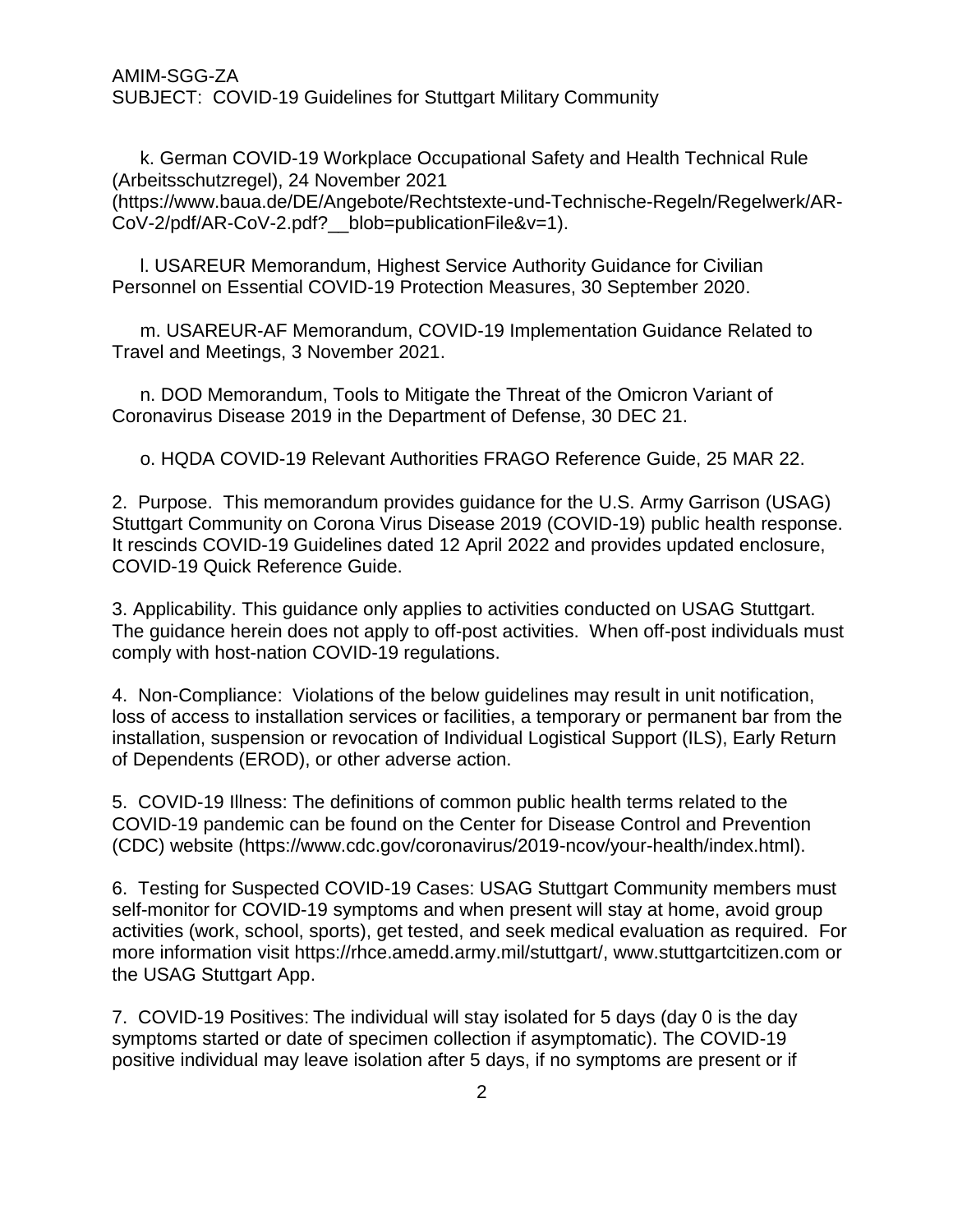he/she is free of fever for more than 24 hours and any remaining symptoms are resolving. Mask wearing must continue for 5 days after leaving isolation when around others, even if mask wearing is not otherwise required by DoD guidance. If fever, shortness of breath, or severe fatigue start or persist, the individual will stay isolated until these symptoms resolve. The Service Member should be seen and managed by medical personnel. A negative test is not required to discontinue. This is consistent with the CDC's recommendation to not test during the 90-day period following initial diagnosis. This applies to all viral testing methodologies, including antigen testing. Community members who test positive for COVID-19 should contact their Primary Care Provider who can evaluate therapy treatment options and prescribe antiviral medication if indicated.

8. International Travel: Travelers must understand and comply with COVID-19 testing and movement restrictions for each nation they will enter and transition through. Additional requirements may be imposed by airlines and local public health authorities. Check with the airline and understand how layovers or multi-destination travel may impact individual testing requirements. See enclosure.

9. Mask Wear: Host nation and Garrison community transmission rates are presently assessed to be at HPCON Alpha and low. See enclosure.

10. In order to meet German workplace safety & health standards applicable in accordance with paragraph 1. h, j, k, l, and m, LNs must continue to practice physical distancing, observe occupancy limits, and wear masks as required in work areas (including customer service areas) where physical distancing cannot be ensured. Masks shall always be worn in public-use areas, such as hallways and restrooms. Supervisors of LN employees will enforce HN guidance and ensure that work areas meet contact reduction/distancing requirements, applying the Technical-Organizational-Personal (TOP) hierarchy of controls.

11. Commanders and supervisors may make exceptions to this memorandum as necessary to ensure a safe workforce.

12. This guidance is subject to change. The point of contact for this memorandum is LTC Kristopher Wilson at AHC-S, at E-mail: [kristopher.c.wilson2.mil@mail.mil.](mailto:kristopher.c.wilson2.mil@mail.mil)

Encl. MATTHEW T. ZIGLAR COVID-19 Quick Reference Guide COL, CA (Updated) Commanding

ZIGLAR.MATTHEW.T Bigitally signed by<br>ZIGLAR.MATTHEW.T ZIGLAR.MATTHEW.THOMAS.117 HOMAS.1171751280 1751280 Date: 2022.05.02 10:03:22 +02'00'